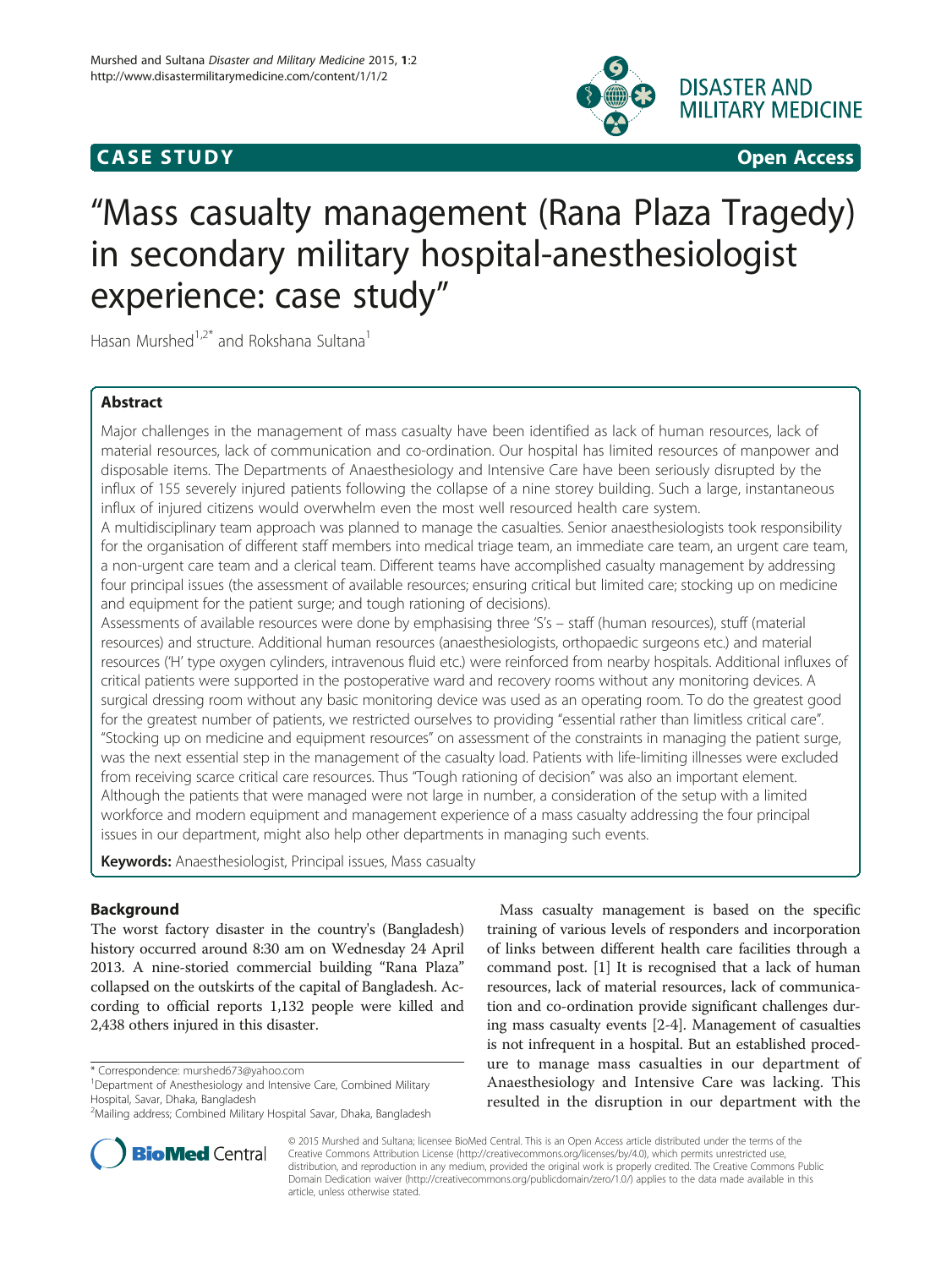influx of 120 severely injured patients within two hours of building's collapse. Such a large, instantaneous influx of injured citizens would overwhelm even the most well resourced health care system. We share the working experience of managing mass casualties using a multidisciplinary team and addressing four principal issues (assessment of available resources, ensuring critical but limited care, stocking up medicine and equipment for patient surge, tough rationing of decision) in our Department of Anaesthesiology and Intensive Care.

## Case presentation

In this study the clinical records of victims of the building collapse (Rana Plaza Tragedy) in Bangladesh were analysed retrospectively. This study was approved by our hospital authority. No informed consent was necessary as this study used existing data. Among 431 patients reported to the emergency and casualty department, only 155 (35.962%) were treated in the Department of Anaesthesia and Intensive care (Table 1). Most of the injuries were blunt trauma and soft tissue, the rest of the injuries were fractures, head injuries, crush injuries etc.

Our hospital is with limited human and material resources. We had only two anaesthesiologists, two surgeons, one ICA (Intensive Care Assistants) and six OTA (Operation Theatre Assistants) to run ICU (Intensive Care Unit) and the OR (Operating Room) on a round the clock basis. We had only two functional operating rooms. Our ICU is four bedded with only one functioning ICU ventilator, without any other advanced organ support system (such as dialysis). Our hospital became extremely disorganised on the day of the building collapse with the influx of patients (Table 1). A

Table 1 Patients influx at emergency department and admission in ICU (n =155)

| Day      | Reported at<br>emergency and<br>casualty dept; n | Admitted<br>in hospital:<br>n (%) | Dead on<br>arrival: n | <b>Treated in</b><br>$ICU: n$ $(\%)$ |
|----------|--------------------------------------------------|-----------------------------------|-----------------------|--------------------------------------|
| 1.       | 122                                              | 112 (91.80)                       | 10                    | 34 (30.35)                           |
| 2.       | 105                                              | 99 (94.28)                        | 06                    | 24 (24.24)                           |
| 3.       | 130                                              | 126 (96.92)                       | 4                     | 39 (30.95)                           |
| 4.       | 43                                               | 40 (93.02)                        | 3                     | 40 (100)                             |
| 5.       | 17                                               | 16 (94.11)                        | 1                     | 08 (50)                              |
| 6.       | 06                                               | 06 (100)                          |                       | 06 (100)                             |
| 7.       | 04                                               | 04 (100)                          |                       | 00                                   |
| 8.       | 01                                               | 01 (100)                          |                       | 01 (100)                             |
| 9.       | 02                                               | 02 (100)                          |                       | 02 (100)                             |
| 10 to 16 | Nil                                              | Nil                               | Nil                   | Nil                                  |
| 17.      | 01                                               | 01 (100)                          | $\overline{a}$        | 01 (100)                             |
| Total    | 431                                              | 407 (94.43)                       | 24                    | 155 (35.962)                         |

multidisciplinary team approach was planned to provide the smooth care of this patient influx. Senior anaesthesiologists took the responsibility and organised different staff into different teams to share the responsibilities. Teams were organised into a medical triage team, an immediate care team, an urgent care team, a non-urgent care team, and a clerical team. One anaesthesiologist was constantly present in the emergency and casualty department along with one surgical specialist and medical specialist as medical triage team members for the quick assessment of patients. The most Senior anaesthesiologist and orthopaedic surgeons were involved in ICU and OR as immediate care team members for the treatment of life threatening injuries. One anaesthesiologist and one surgical specialist were responsible for first aid or evacuation of patients from the place of incident or hospital to another hospital as and when required as urgent team members. One anaesthesiologist and one surgical specialist were working in ICU and OR as nonurgent care team member for treatment of nonlife threatening injuries/illness. Clerical jobs such as documentation were assisted by military paramedics. The OTAs and ICAs were organised to run 3 surgical operative procedures simultaneously and continue care in ICU round the clock.

Preoperatively many patients were dehydrated or under resuscitated and were unable to speak. Thus medical history about previous medical disease, verification of fasting status, and inquiry about drug allergies were not possible in all patients. To avoid perioperative complications, all patients were considered as having hyper reactive airways and a full stomach before induction of anaesthesia. No drugs were administered without skin tests for sensitivity. Preoperatively 36 patients had Haemoglobin below 10.0gm per 100 ml and 24 patients had creatinine labels above 1.2 mg per deciliter. Anaemia was very common, possibly secondary to preexisting malnutrition and severe injuries with concomitant blood loss. Serum creatinine was also high in good number of patients, possibly due to associated acute kidney injury (AKI).

Surgical procedures done under anaesthetic cover are presented in Table [2.](#page-2-0) The majority of surgical procedures were wound debridment, fascitomy, amputation and external fixation. Most of the operative procedures were done under total intravenous agent (TIVA) followed by different regional anaesthesia techniques (Figure [1](#page-2-0)). General anaesthesia was induced to only one patient who was requiring airway management. Among regional anaesthetic techniques, brachial plexsus block, peroneal nerve block, ankle block, spinal block etc. were performed without nerve stimulator and ultrasound. Postoperatively, three patients required the support of mechanical ventilation but due to the limitation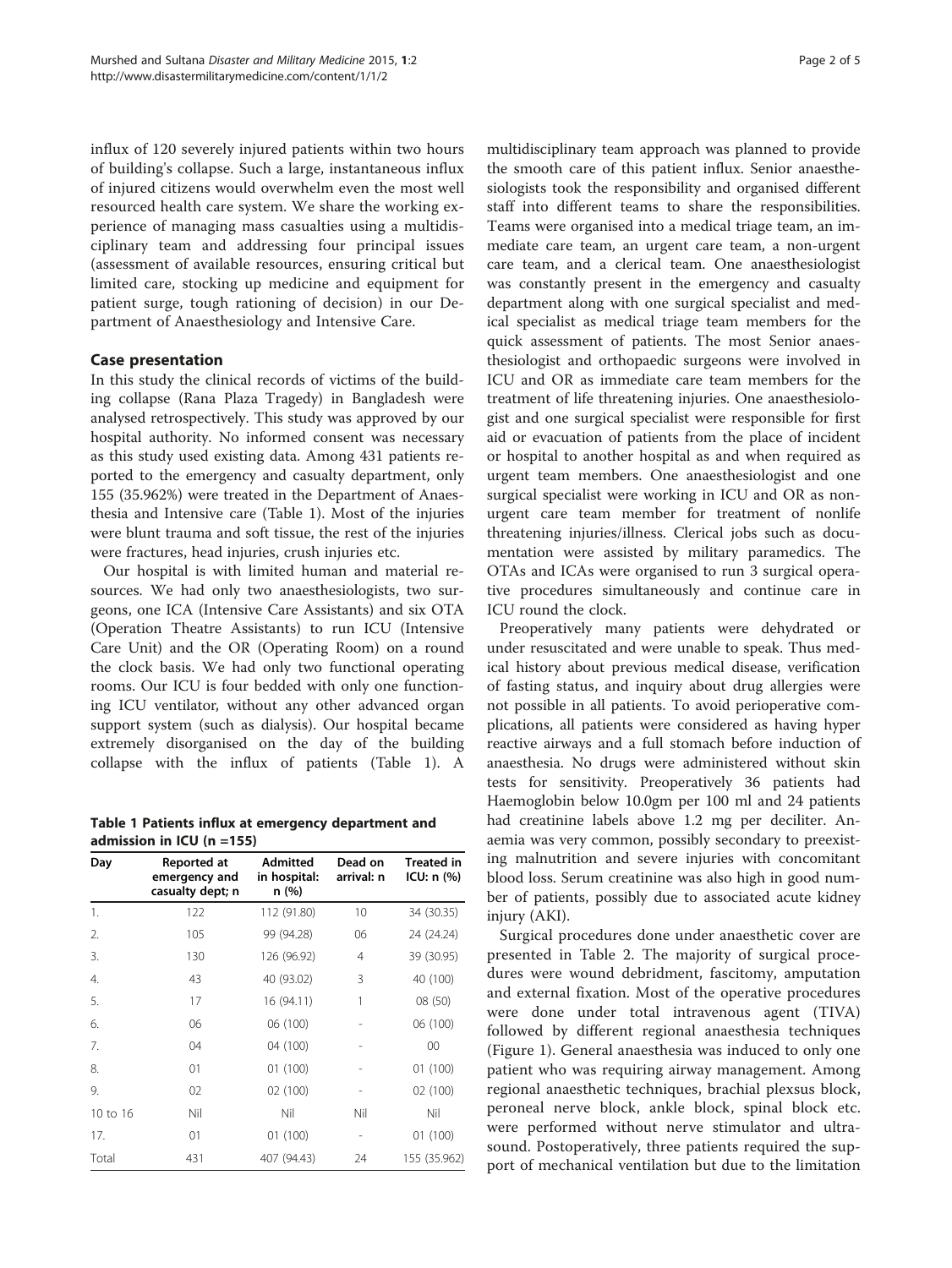| Day          | Operative procedure |            |                  |                                      |                  |              |  |  |
|--------------|---------------------|------------|------------------|--------------------------------------|------------------|--------------|--|--|
|              | Major procedure     |            |                  |                                      | Minor            | <b>Total</b> |  |  |
|              | Fasciotomy          | Amputation | Wound debridment | <b>External fixation of fracture</b> | Dressing and/POP |              |  |  |
| One          |                     |            | 6                |                                      | 9                | 16           |  |  |
| Two          | 5                   |            | 9                |                                      | 14               | 30           |  |  |
| <b>Three</b> |                     |            | 6                |                                      | 10               | 20           |  |  |
| Four         | 6                   |            | 8                |                                      | 6                | 22           |  |  |
| <b>Five</b>  |                     |            |                  |                                      |                  | 2            |  |  |
| Six          |                     |            |                  |                                      | 35               | 35           |  |  |
| Seven        |                     |            |                  |                                      | 30               | 26           |  |  |
| <b>Total</b> | 15                  |            | 31               |                                      | 104              | 155          |  |  |

<span id="page-2-0"></span>Table 2 Surgical operative procedure done at combined military hospital

of ventilators, all these patients were transferred to different hospitals for definitive treatment.

## Discussion and evaluation

Mass casualty in the Department of Anaesthesiology and Intensive Care was managed under the command of the Senior anaesthesiologist as an expert on critical care and was involved from on-the-spot first aid to intensive care unit and operating room trauma surgery. The Senior anaesthesiologist took responsibility to organise different staff members into different teams to share the responsibilities. Different teams accomplished their casualty management addressing the four principal issues in every step of casualty management. The first issue included "assessment of available resources"; second was "ensuring critical but limited care"; third was "stocking up medicine and equipment" for the patient surge and finally "tough rationing of decisions".

Assessments of resources based on three 'S's staff, stuff (equipment, pharmaceuticals, and supplies), and structure (both physical structure and management infrastructure such as the Incident Command System) were the first step in mass casualty management. Lack of enough human and material resources to manage the casualty in our department was identified, thus additional resources from nearby hospitals were reinforced. Amy Kaji A et al. in their study demonstrated ensuring these three aforementioned essential components (staff, stuff, and structure) enhance patient-care capacity [\[5](#page-4-0)]. Human resources (e.g. anaesthesiologist surgeons, OTA and ICA etc.) and material resources (e.g.: 'H' type cylinder for manifold of central oxygen supply, colloid, venous and urinary catheter etc.) were reinforced from nearby military hospital within 24 hours. We had only one functioning ICU ventilator, thus one available portable ventilator and anaesthetic breathing circuit were modified to serve a partial purpose of ventilator in ICU.

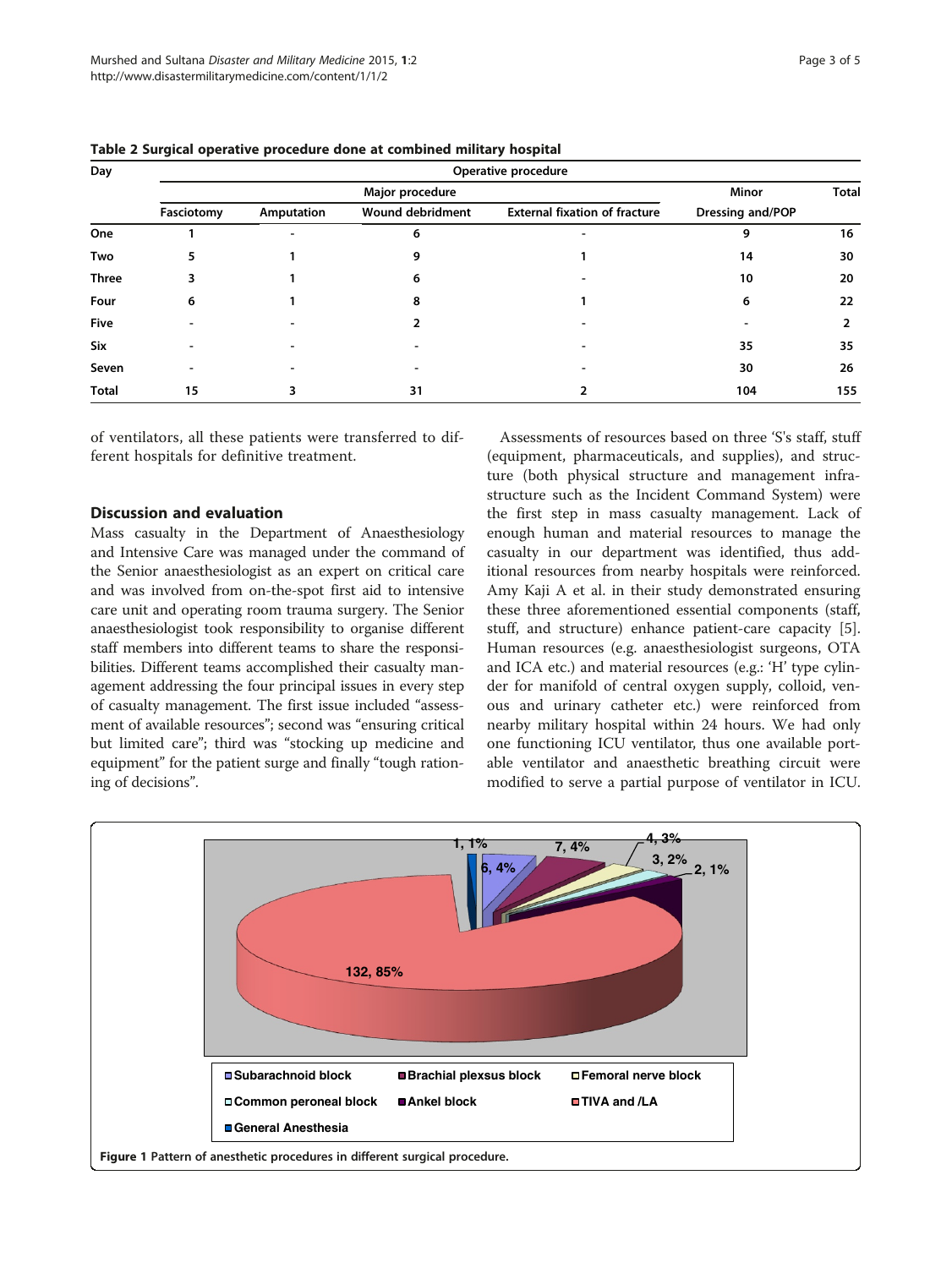To support the additional influx of critically ill patients, the post operative ward and recovery room were used to support them. To deal with the increased operative load, we modified the surgical dressing room into an operating room with no modern monitoring capability. Patients were assessed and monitored by traditional physical examination: chest excursion, colour of body, carotid pulse and manual blood pressure measurement. Thus timely arrangements of resources according to the anticipated number of casualties were one of the vital lessons learned in our casualty management.

A second issue was "essential rather than limitless critical care" to allow additional patients to have access to life sustaining intervention during mass casualty. The concept of minimal acceptable care is the key to a staged management approach during a mass-casualty incident as highlighted in the study of Hirshberg A et al. [\[6](#page-4-0)] So we have restricted ourselves in providing essential rather than limitless critical care, to "Do the greatest good for the greatest number of people". Injuries that required prolonged definitive surgery were not performed in ourhospital, but referred to other hospitals. Moreover due to limitation in the number of ventilators in our hospital, all mechanically ventilated patients were also transferred to different hospitals. The lesson learned by ensuring "essential rather than limitless critical care" is that we were able to provide critical care support of 155 patients in our resources limited Department of Anaesthesia and Intensive Care, over a short time span.

"Stocking up medicine and equipment resources" to manage the patient surge was the third issue to consider. Current hospital reliance is on "just-in-time" and stockless material management systems to reduce storage and inventory costs [[7\]](#page-4-0). It leaves institutions with vulnerably low reserves of disposable and durable medical equipment [[8\]](#page-4-0). Critical care equipments are no exception. So with the influx of additional critically ill patients, a hospital cannot care without resupply. Thus proper assessment of constraint and ensuring resupply of both disposable and durable equipment is also essential in the management of patient surge after a mass casualty.

Finally "Tough rationing of decision" is the fourth issue in the management of our MCI. Thus patients with lifelimiting illness (e. g: severe trauma, unwitnessed or witnessed events that don't respond to electrical therapy etc.) would be excluded from receiving scarce critical care resources. Simultaneously ethical commitment to alleviate discomfort without intentionally hastening death was also ensured. Here euthanasia is also not acceptable.

Most of the operative procedures were done under TIVA and regional Anaesthesia. It is well established that Ketamine is useful during minor procedures (such as wound debridement and painful dressing etc.), especially if there is no recovery ward and there is lack of

trained anesthetists [\[9,10\]](#page-4-0). This drug is found to be remarkably safe but not absolutely safe, so one has to be vigilant also. Eighty five percent of our patients received TIVA with ketamine for surgical procedure and recovery were uneventful. This strengthens the role of TIVA and regional anaesthesia in any mass casualty where there is scarcity of trained nursing staff in ORs and PACU (post anaesthesia care unit).

The philosophies of medical care in response to a mass casualty incident no longer revolve around the individual patient. Medical resources, personnel, supplies and facilities are carefully allotted to provide the greatest good to the greatest number. As we had no documented procedure for managing a mass casualty in our department, our work was based on literature, knowledge and past experience of casualty management. Lessons learned are the measures which allowed us to overcome difficulties during the management of casualty. Our mass casualty management approach using a multidisciplinary team, addressing four principal issues, may assist other departments.

## Conclusion

Anesthesiologists are well educated and experienced to manage surges in perioperative services. Anesthesiologists can improve patient care and hospital efficiency by optimizing facility utilization, surgical/anesthesia logistics, man power management, institutional communication, and leadership. Although patients managed by number are not large but considering setup with limited workforce and limited modern equipment; practical lessons learned from the present experience of working on four principal issue might help other departments in managing such events. A well placed mass casualty incident command system enhances the capacity for doing greater good for greater number of victims.

## Consent statement

This article on experience was approved by our hospital authority. No informed consent was necessary as this study used existing data. Patient's identity was hidden. This study retrospectively investigated the clinical records of 155 patients treated in ICU and operation theater of combined military hospital Savar with building collapserelated injuries following 24th April 2013 "Rana Plaza Tragedy".

#### Abbreviation

ICA: Intensive care assistant; OTA: Operation theater assistant; ICU: Intensive Care Unit; OR: Operating room; CMH: Combined military hospital; PACU: Postanesthesia Care Unit; AKI: Acute kidney injury; MCI: Mass casualty incident; TIVA: Total intravenous anesthesia.

#### Competing interests

The authors declare that they have no competing interests.